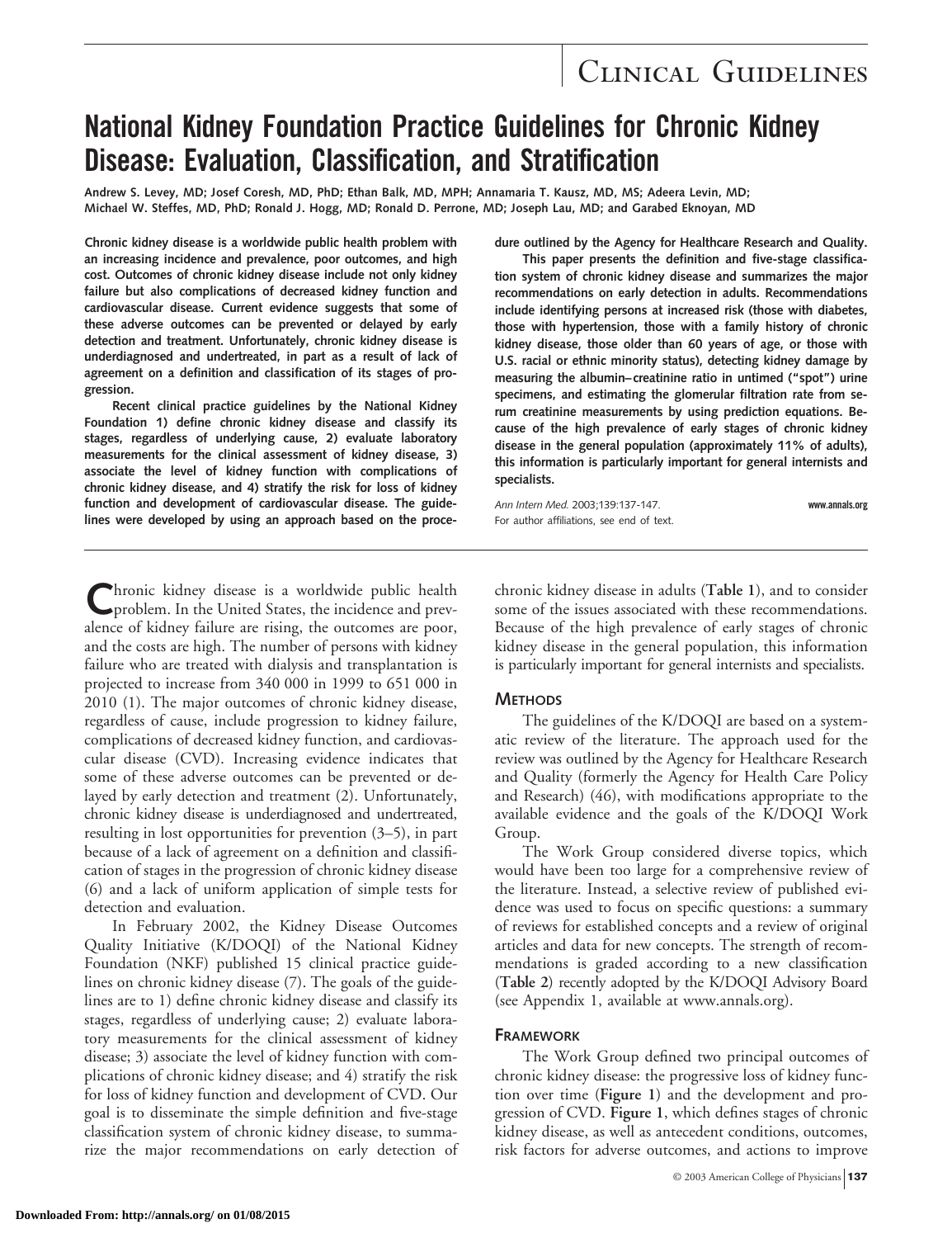| Guideline Number and Description                           | <b>Recommendations</b>                                                                                                                                                                                          | <b>Ratingt</b>      | <b>Key References</b>   |
|------------------------------------------------------------|-----------------------------------------------------------------------------------------------------------------------------------------------------------------------------------------------------------------|---------------------|-------------------------|
| 1: Definition and stages of chronic<br>kidney disease      | Definition of chronic kidney disease<br>Classification of stages of chronic kidney disease                                                                                                                      | Α                   | $8 - 15$<br>16.17       |
| 2: Evaluation and treatment                                | Clinical action plan for chronic kidney disease<br>Referring patients with chronic kidney disease to nephrologists                                                                                              | B<br>B              | $4, 18 - 22$            |
| 3: Persons at increased risk for<br>chronic kidney disease | Assessing risk for chronic kidney disease<br>Testing persons at increased risk for chronic kidney disease                                                                                                       |                     | $1.23 - 31$<br>8, 9, 32 |
| 4: Estimation of GFR                                       | Estimating GFR from prediction equations<br>Not using serum creatinine concentrations alone to estimate GFR<br>Reporting estimated GFR by clinical laboratories<br>Calibration of serum creatinine measurements | A<br>$\overline{A}$ | $33 - 36$<br>37.38      |
|                                                            | Not using 24-hour creatinine clearance measurements to estimate GFR                                                                                                                                             | A<br>A              | 39, 40<br>34            |
| 5: Assessment of proteinuria                               | Quantitating proteinuria using untimed urine protein-creatinine ratio<br>Not using 24-hour urine collections to quantitate proteinuria                                                                          | Α<br>Α              | $41 - 45$<br>$41 - 45$  |

|  |  | Table 1. Guidelines, Recommendations, Ratings, and Key References* |  |  |
|--|--|--------------------------------------------------------------------|--|--|
|--|--|--------------------------------------------------------------------|--|--|

 $*$  GFR = glomerular filtration rate.

† See Table 2 for guideline rating classification.

outcomes, is a model of the course of chronic kidney disease. This diagram provides a framework that has previously been lacking for the development of a public health approach to chronic kidney disease.

Risk factors for chronic kidney disease are defined as attributes associated with increased risk for adverse outcomes of chronic kidney disease (**Table 3**). The guidelines focus primarily on identifying susceptibility factors and initiation factors (to define persons at increased risk for developing chronic kidney disease) and progression factors (to define persons at high risk for worsening kidney dam-

#### *Table 2.* **National Kidney Foundation Kidney Disease Outcomes Quality Initiative Rating of the Strength of Recommendations\***

| Grade        | Recommendation+                                                                                                                                                                                                                                                     |
|--------------|---------------------------------------------------------------------------------------------------------------------------------------------------------------------------------------------------------------------------------------------------------------------|
| А            | Strongly recommended that clinicians routinely follow the<br>guideline for eligible patients; strong evidence that this<br>practice improves net health outcomes.#                                                                                                  |
| <sub>R</sub> | Recommended that clinicians routinely follow the<br>guideline for eligible patients; there is moderate<br>evidence that this practice improves net health<br>outcomes.§                                                                                             |
|              | Recommended that clinicians consider following the<br>guideline for eligible patients; this recommendation is<br>based on either weak evidence or on the opinions of<br>the K/DOQI Work Group and reviewers that the<br>practice might improve net health outcomes. |

\* See Appendix 1 (available at www.annals.org) for guideline rating classification. K/DOQI Kidney Disease Outcomes Quality Initiative. Reprinted with permission from reference 47.

† Health outcomes are health-related events, conditions, or symptoms that can be perceived by persons to have an important effect on their lives. Improving net health outcomes implies that benefits outweigh any adverse effects.

‡ Strong evidence Evidence includes results from well-designed, well-conducted studies in the target population that directly assess effects on net health outcomes. § Moderate evidence  $=$  Evidence meets any of the following criteria: 1) is sufficient to determine effects on net health outcomes in the target population, but the strength of the evidence is limited by the number, quality, or consistency of the individual studies; or 2) is from a population other than the target population but is from well-designed, well-conducted studies; or 3) is from studies with some problems in design or analysis; or 4) is from well-designed, well-conducted studies on surrogate end points for efficacy or safety in the target population.

 Weak evidence Evidence meets any of the following criteria: 1) is insufficient to determine the effects on net health outcomes because it is from studies with some problems in design or analysis on surrogate end points for efficacy or safety in the target population; or 2) is only for surrogate measures in a population other than the target population, or 3) is from studies that are poorly designed or analyzed.

**138** 15 July 2003 Annals of Internal Medicine Volume 139 • Number 2 **www.annals.org**

age and subsequent loss of kidney function). Because kidney disease usually begins late in life and progresses slowly, most persons in the stage of decreased glomerular filtration rate (GFR) die of CVD before they develop kidney failure. However, decreased GFR is associated with a wide range of complications, such as hypertension, anemia, malnutrition, bone disease, neuropathy, and decreased quality of life, which can be prevented or ameliorated by treatment at earlier stages. Treatment can also slow the progression to kidney failure. Thus, measures to prevent, detect, and treat chronic kidney disease in its earlier stages could reduce the adverse outcomes of chronic kidney disease.

Cardiovascular disease deserves special consideration as a complication of chronic kidney disease because 1) CVD events are more common than kidney failure in patients with chronic kidney disease, 2) chronic kidney disease seems to be a risk factor for CVD, and 3) CVD in patients with chronic kidney disease is treatable and potentially preventable (48–50). The 1998 Report of the NKF Task Force on Cardiovascular Disease in Chronic Renal Disease recommended that patients with chronic kidney disease be considered in the "highest risk" group for subsequent CVD events and that most interventions that are effective in the general population should also be applied to patients with chronic kidney disease (49).

## **DEFINITION AND CLASSIFICATION OF STAGES OF CHRONIC KIDNEY DISEASE**

## **Guideline 1. Definition and Stages of Chronic Kidney Disease**

Adverse outcomes can often be prevented or delayed through early detection and treatment of chronic kidney disease. Earlier stages of chronic kidney disease can be detected through routine laboratory measurements.

*Chronic kidney disease is defined as either kidney damage or decreased kidney function (decreased GFR) for 3 or more months (level A recommendation).*

Kidney disease can be diagnosed without knowledge of its cause. Kidney damage is usually ascertained by markers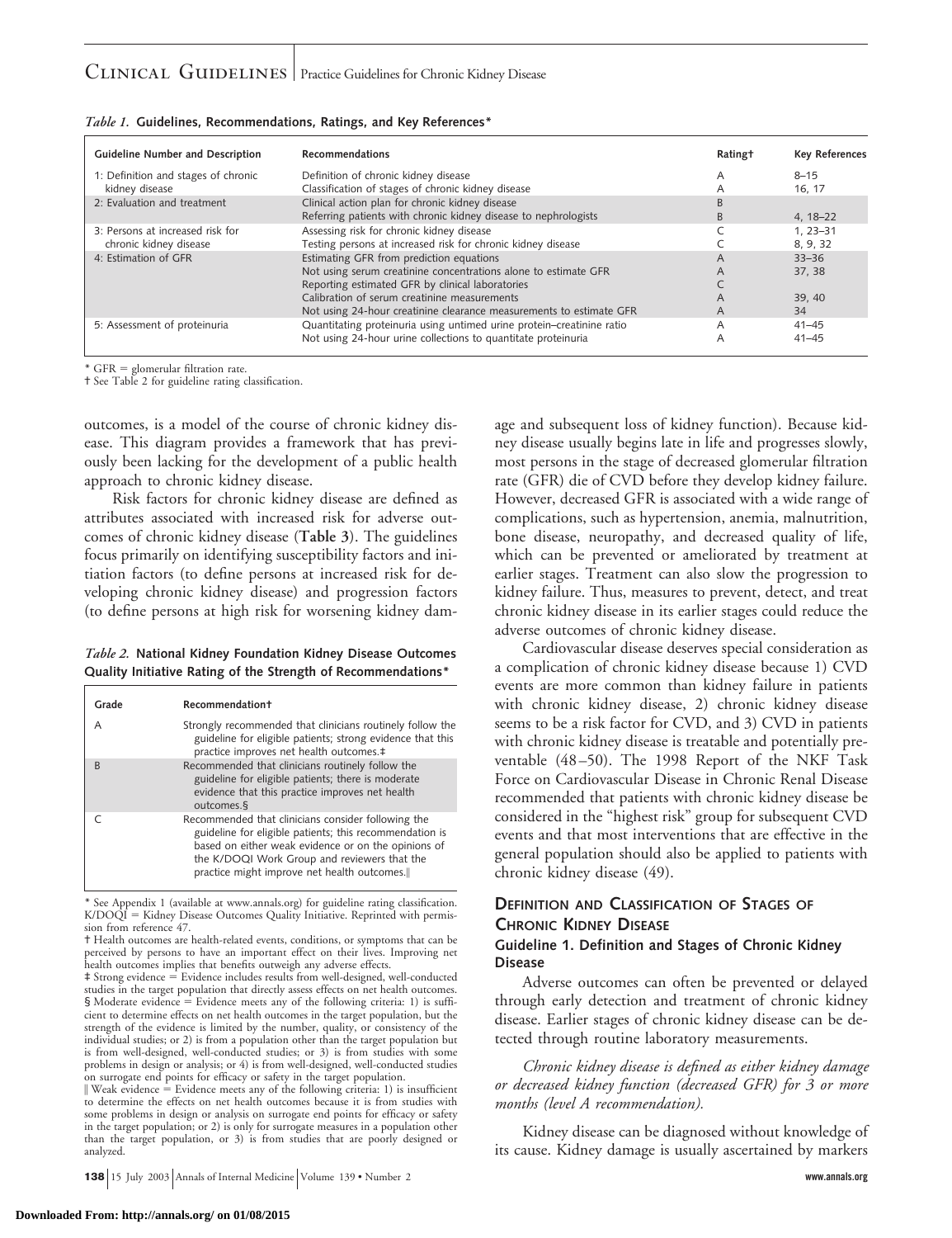

*Figure 1.* **Evidence model for stages in the initiation and progression of chronic kidney disease (CKD) and therapeutic interventions.**

Shaded ellipses represent stages of chronic kidney disease; unshaded ellipses represent potential antecedents or consequences of chronic kidney disease. Thick arrows between ellipses represent risk factors associated with the initiation and progression of disease that can be affected or detected by interventions: susceptibility factors (*black*), initiation factors (*dark gray*), progression factors (*light gray*), and end-stage factors (*white*) (Table 3). Interventions for each stage are given beneath the stage. Persons who appear normal should be screened for chronic kidney disease risk factors. Persons known to be at increased risk for chronic kidney disease should be screened for chronic kidney disease. "Complications" refer to all complications of chronic kidney disease and its treatment, including complications of decreased glomerular filtration rate (*GFR*) (hypertension, anemia, malnutrition, bone disease, neuropathy, and decreased quality of life) and cardiovascular disease. Reprinted with permission from reference 7.

rather than by kidney biopsy. According to the Work Group, persistent proteinuria is the principal marker of kidney damage (8, 9). An albumin–creatinine ratio greater than 30 mg/g in untimed (spot) urine samples is usually considered abnormal; proposed sex-specific cut points are greater than 17 mg/g in men and greater than 25 mg/g in women (10, 11). Other markers of damage include abnormalities in urine sediment, abnormalities in blood and urine chemistry measurements, and abnormal findings on imaging studies. Persons with normal GFR but with markers of kidney damage are at increased risk for adverse outcomes of chronic kidney disease.

Glomerular filtration rate is the best measure of overall kidney function in health and disease (12). The normal level of GFR varies according to age, sex, and body size. Normal GFR in young adults is approximately 120 to 130 mL/min per 1.73  $m^2$  and declines with age (12–15). A GFR level less than 60 mL/min per  $1.73$  m<sup>2</sup> represents loss of half or more of the adult level of normal kidney function. Below this level, the prevalence of complications of chronic kidney disease increases.

Although the age-related decline in GFR has been considered part of normal aging, decreased GFR in the elderly is an independent predictor of adverse outcomes, such as death and CVD (51–53). In addition, decreased GFR in the elderly requires adjustment in drug dosages, as in other patients with chronic kidney disease (54). Therefore, the definition of chronic kidney disease is the same, regardless of age. Because GFR declines with age, the prevalence of chronic kidney disease increases with age; approximately 17% of persons older than 60 years of age have an estimated GFR less than 60 mL/min per 1.73 m<sup>2</sup> (16).

The guidelines define kidney failure as either 1) GFR less than  $15$  mL/min per 1.73 m<sup>2</sup>, which is accompanied in most cases by signs and symptoms of uremia, or 2) a need to start kidney replacement therapy (dialysis or transplantation). Approximately 98% of patients with kidney failure in the United States begin dialysis when their GFR

|  | Table 3. Risk Factors for Chronic Kidney Disease and Its Outcomes* |  |  |  |  |  |  |  |
|--|--------------------------------------------------------------------|--|--|--|--|--|--|--|
|--|--------------------------------------------------------------------|--|--|--|--|--|--|--|

| <b>Risk Factor</b>     | Definition                                                                                                  | <b>Examples</b>                                                                                                                                                         |
|------------------------|-------------------------------------------------------------------------------------------------------------|-------------------------------------------------------------------------------------------------------------------------------------------------------------------------|
| Susceptibility factors | Increase susceptibility to kidney damage                                                                    | Older age, family history of chronic kidney disease, reduction in kidney mass,<br>low birthweight, U.S. racial or ethnic minority status, low income or<br>education    |
| Initiation factors     | Directly initiate kidney damage                                                                             | Diabetes, high blood pressure, autoimmune diseases, systemic infections,<br>urinary tract infections, urinary stones, lower urinary tract obstruction,<br>drug toxicity |
| Progression factors    | Cause worsening kidney damage and<br>faster decline in kidney function after<br>initiation of kidney damage | Higher level of proteinuria, higher blood pressure, poor glycemic control in<br>diabetes, smoking                                                                       |
| End-stage factors      | Increase morbidity and mortality in<br>kidney failure                                                       | Lower dialysis dose (Kt/V), temporary vascular access, anemia, low serum<br>albumin level, late referral                                                                |

\* Kt/V dialyzer urea clearance multiplied by time divided by volume of distribution of urea. Modified and reprinted with permission from reference 7.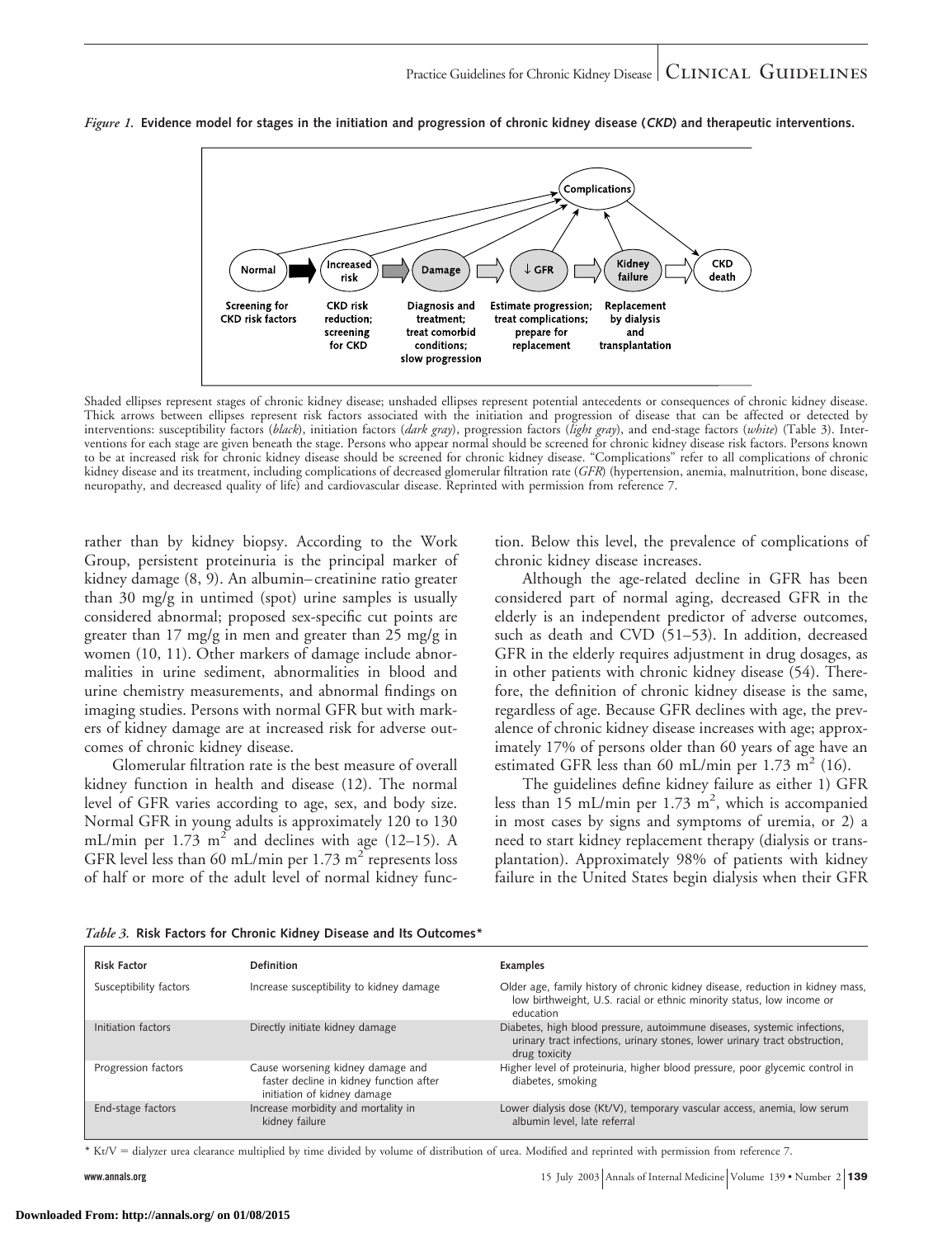|        |                                   |                                     |                            | Table 4. National Kidney Foundation Kidney Disease Outcomes Quality Initiative Classification, Prevalence, and Action Plan for |  |
|--------|-----------------------------------|-------------------------------------|----------------------------|--------------------------------------------------------------------------------------------------------------------------------|--|
|        | Stages of Chronic Kidney Disease* |                                     |                            |                                                                                                                                |  |
| Staget | Description                       | GFR, mL/min per 1.73 m <sup>2</sup> | Prevalence, <i>n</i> (%) # | <b>Actions</b>                                                                                                                 |  |

| <b>Staget</b> | Description                                | GFR, mL/min per 1.73 $m2$                               | Prevalence, $n$ (%)# | <b>Actions</b>                                                                                           |
|---------------|--------------------------------------------|---------------------------------------------------------|----------------------|----------------------------------------------------------------------------------------------------------|
|               | At increased risk                          | $\geq$ 60 (with chronic kidney<br>disease risk factors) |                      | Screening; chronic kidney disease risk reduction                                                         |
|               | Kidney damage with normal or increased GFR | $\geq 90$                                               | 5 900 000 (3.3)      | Diagnosis and treatment; treatment of<br>comorbid conditions; slowing progression;<br>CVD risk reduction |
|               | Kidney damage with mild decreased GFR      | $60 - 89$                                               | 5 300 000 (3.0)      | Estimating progression                                                                                   |
|               | Moderately decreased GFR                   | $30 - 59$                                               | 7 600 000 (4.3)      | Evaluating and treating complications                                                                    |
|               | Severely decreased GFR                     | $15 - 29$                                               | 400 000 (0.2)        | Preparation for kidney replacement therapy                                                               |
|               | Kidney failure                             | $<$ 15 (or dialysis)                                    | 300 000 (0.1)        | Kidney replacement (if uremia present)                                                                   |

\* CVD = cardiovascular disease; GFR = glomerular filtration rate. Modified and reprinted with permission from reference 7.

† Stages 1 to 5 indicate patients with chronic kidney disease; the row without a stage number indicates persons at increased risk for developing chronic kidney disease.<br>Chronic kidney disease is defined as either kidney da

abnormalities or markers of damage, including abnormalities in blood or urine tests or imaging studies.<br>‡ Prevalence for stage 5 is from the U.S. Renal Data System (1998); it includes approximately 230 000 patients treated not receiving dialysis. Prevalence for stages 1 to 4 is from the Third National Health and Nutrition Examination Survey (1988 to 1994). Population of 177 million adults age 20 or more years. Glomerular filtration rate is estimated from serum creatinine measurements by using the Modification of Diet in Renal Disease study equation based on age, sex, race, and calibration for serum creatinine. For stages 1 and 2, kidney damage is estimated by using untimed urine samples to determine the albumin–creatinine ratios; greater than 17 mg/g in men or greater than 25 mg/g in women on two measurements indicates kidney damage. The proportion of persons at increased risk for chronic kidney disease has not been estimated accurately.

§ Includes actions from preceding stages.

is less than 15 mL/min per 1.73 m<sup>2</sup> (17). Kidney failure is not synonymous with end-stage renal disease (ESRD). "End-stage renal disease" is an administrative term in the United States. It indicates that a patient is treated with dialysis or transplantation, which is the condition for payment for health care by the Medicare ESRD Program. The classification of ESRD does not include patients with kidney failure who are not treated with dialysis and transplantation. Thus, although the term ESRD provides a simple operational classification of patients according to treatment, it does not precisely define a specific level of kidney function.

## *The level of kidney function, regardless of diagnosis, determines the stage of chronic kidney disease according to the K/DOQI chronic kidney disease classification (level A recommendation).*

Data from the Third National Health and Nutrition Examination Survey (NHANES III) show the increasing prevalence of complications of chronic kidney disease at lower levels of GFR (7). These data and other studies provide a strong basis for using GFR to classify the stage of severity of chronic kidney disease. **Table 4** shows the classification of stages of chronic kidney disease and the prevalence of each stage, estimated by using data from NHANES III (16). Approximately 11% of the U.S. adult population (20 million persons from 1988 to 1994) have chronic kidney disease. The prevalence of early stages of disease (stages 1 to 4; 10.8%) is more than 100 times greater than the prevalence of kidney failure (stage 5; 0.1%). The burden of illness associated with earlier stages of chronic kidney disease has not been systematically studied (55, 56). The National Institute of Diabetes and Digestive and Kidney Disease has initiated a prospective cohort study, the Chronic Renal Insufficiency Cohort (CRIC) study, for this purpose.

#### **Guideline 2. Evaluation and Treatment**

The evaluation and treatment of patients with chronic kidney disease require understanding the separate but related concepts of diagnosis, comorbid conditions, severity of disease, complications of disease, and risks for loss of kidney function and CVD.

*Each patient should have a clinical action plan based on the stage of disease, as defined by the K/DOQI classification (level B recommendation).*

Starting treatment at the right point in the progression of chronic kidney disease is essential to prevent adverse outcomes. Defining the stage of chronic kidney disease is the key first step in developing the appropriate clinical action plan (**Table 4**).

Diagnosis of chronic kidney disease is traditionally based on pathology test results and etiology. A simplified classification emphasizes diseases in native kidneys (diabetic or nondiabetic in origin) and kidney diseases in the transplant. Diabetic kidney disease is the largest single cause of kidney failure in the United States; the earliest manifestation is microalbuminuria with a normal or elevated GFR (stage 1 according to the guidelines). Nondiabetic kidney diseases include glomerular, vascular, tubulointerstitial, and cystic kidney diseases.

The differential diagnosis of chronic kidney disease in a specific patient is based on the history, physical examination, and laboratory evaluation (**Tables 5** and **6**), as described in standard texts and recent reviews (57, 58). The remainder of the evaluation of chronic kidney disease is similar for most types of kidney disease. Specific treatment depends on the cause of kidney disease; a thorough search for reversible causes should be carried out in each patient. However, many aspects of treatment are not specific to the cause; these are reviewed in the NKF K/DOQI clinical

**140** 15 July 2003 Annals of Internal Medicine Volume 139 • Number 2 **www.annals.org**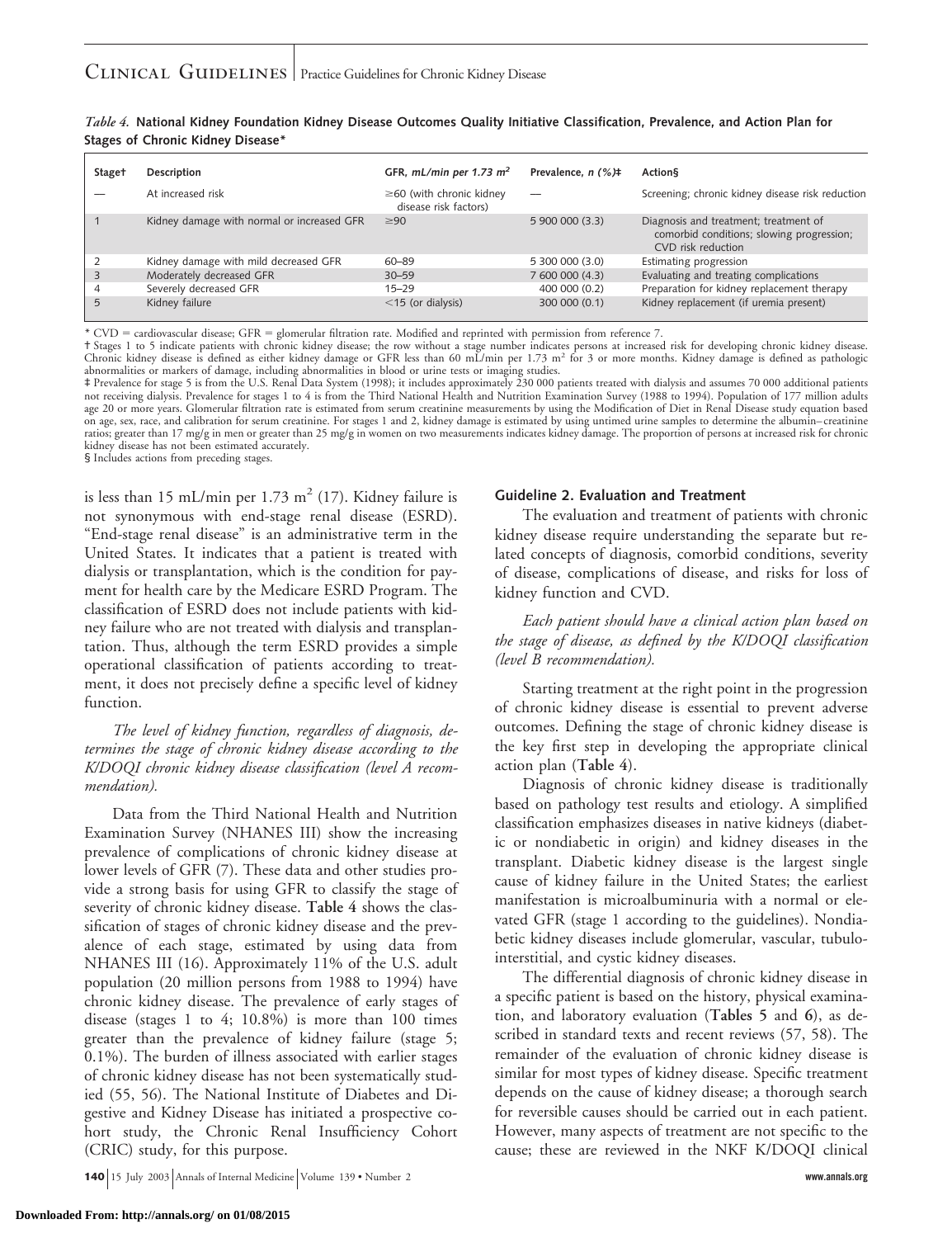|  |  | Table 5. Clues to the Diagnosis of Chronic Kidney Disease from the Patient's History* |  |  |  |  |  |  |  |
|--|--|---------------------------------------------------------------------------------------|--|--|--|--|--|--|--|
|--|--|---------------------------------------------------------------------------------------|--|--|--|--|--|--|--|

| Clue                                                                                     | <b>Potential Diagnosis</b>                                                                                                                                                                                                                                                                                                                                                                                                                                                                                    |
|------------------------------------------------------------------------------------------|---------------------------------------------------------------------------------------------------------------------------------------------------------------------------------------------------------------------------------------------------------------------------------------------------------------------------------------------------------------------------------------------------------------------------------------------------------------------------------------------------------------|
| Review of systems                                                                        |                                                                                                                                                                                                                                                                                                                                                                                                                                                                                                               |
| Symptoms during urination                                                                | Usually suggest disorders of the urinary tract, such as infection, obstruction, or stones.                                                                                                                                                                                                                                                                                                                                                                                                                    |
| Recent infections                                                                        | May suggest postinfectious glomerulonephritis or HIV-associated nephropathy.                                                                                                                                                                                                                                                                                                                                                                                                                                  |
| Skin rash or arthritis                                                                   | Suggests autoimmune disease, such as systemic lupus erythematosus or<br>cryoglobulinemia.                                                                                                                                                                                                                                                                                                                                                                                                                     |
| Risk factors for parenterally transmitted disease                                        | May suggest HIV, hepatitis B, or hepatitis C and associated kidney diseases.                                                                                                                                                                                                                                                                                                                                                                                                                                  |
| Chronic diseases                                                                         |                                                                                                                                                                                                                                                                                                                                                                                                                                                                                                               |
| Heart failure, cirrhosis, or gastrointestinal fluid losses                               | Usually suggest reduced kidney perfusion (prerenal factors).                                                                                                                                                                                                                                                                                                                                                                                                                                                  |
| Diabetest                                                                                | As a cause of chronic kidney disease: Diabetic kidney disease usually follows a typical<br>clinical course after onset, first with microalbuminuria, followed by clinical<br>proteinuria, hypertension, and declining GFR.                                                                                                                                                                                                                                                                                    |
| Hypertension+                                                                            | As a cause of chronic kidney disease: Hypertensive nephrosclerosis is usually<br>characterized by severely elevated blood pressure readings over a long period, with<br>associated end-organ damage in addition to kidney disease. Recent worsening of<br>hypertension, in association with findings of diffuse atherosclerosis, suggests renal<br>artery disease due to atherosclerosis. Recent onset of severe hypertension in young<br>women suggests renal artery disease due to fibromuscular dysplasia. |
| Medical history                                                                          |                                                                                                                                                                                                                                                                                                                                                                                                                                                                                                               |
| Findings from previous routine examinations                                              | May reveal a history of hypertension or proteinuria during childhood; during<br>pregnancy; or on examinations for school, military service, or insurance.                                                                                                                                                                                                                                                                                                                                                     |
| Previous urologic evaluations                                                            | Details may disclose radiologic abnormalities associated with kidney disease.                                                                                                                                                                                                                                                                                                                                                                                                                                 |
| Family history of kidney diseases                                                        |                                                                                                                                                                                                                                                                                                                                                                                                                                                                                                               |
| Every generation: equal susceptibility in males and females                              | Suggests an autosomal dominant disease, such as polycystic kidney disease.                                                                                                                                                                                                                                                                                                                                                                                                                                    |
| Every generation: predominant male susceptibility<br>Less frequent than every generation | Suggests a sex-linked recessive disease, such as the Alport syndrome.<br>Suggests an autosomal recessive disease, such as medullary cystic kidney disease or<br>autosomal recessive polycystic kidney disease.                                                                                                                                                                                                                                                                                                |

 $*$  GFR = glomerular filtration rate. Reprinted with permission from reference 7.

† Extremely common in elderly patients and often nonspecific.

practice guidelines on chronic kidney disease and other topics (available at www.kdoqi.org).

Treatment of comorbid conditions, interventions to slow progression of kidney disease, and measures to reduce the risk for CVD should begin during stage 1 and stage 2. Hypertension is both a cause and a complication of chronic kidney disease and should be carefully controlled in all patients. Evaluation and treatment of other complications of decreased GFR, such as anemia, malnutrition, bone disease, neuropathy, and decreased quality of life, should be undertaken during stage 3, as the prevalence of these complications begins to rise when GFR declines to less than 60 mL/min per 1.73 m<sup>2</sup>. Preparation for kidney replacement therapy should begin during stage 4, well before the stage of kidney failure. Initiation of dialysis and transplantation is triggered by the onset of uremic symptoms. Preparations for these treatments should begin when GFR declines to less than 15 mL/min per 1.73 m<sup>2</sup> (stage 5). The clinical action plan for each stage should include actions begun in preceding stages.

*Patients with chronic kidney disease should be referred to a specialist for consultation and comanagement if the patient's personal physician cannot adequately evaluate and treat the patient. A nephrologist should participate in the care of patients with a GFR less than 30 mL/min per 1.73 m2 (level B recommendation).*

The guidelines endorse a model in which primary phy-

#### *Table 6.* **Laboratory Evaluation of Patients with Chronic Kidney Disease and Persons at Increased Risk for Chronic Kidney Disease\***

| <b>Laboratory Measurements</b>                                                | Patients with Chronic<br><b>Kidney Disease</b> | Persons at Increased Risk for Chronic Kidney Disease                                                                                 |
|-------------------------------------------------------------------------------|------------------------------------------------|--------------------------------------------------------------------------------------------------------------------------------------|
| Serum creatinine to estimate GFR                                              | All                                            | All                                                                                                                                  |
| Albumin-creatinine ratio in a random untimed urine specimen                   | All                                            | All                                                                                                                                  |
| Examination of the urine sediment or dipstick for erythrocytes and leukocytes | All                                            | All                                                                                                                                  |
| Imaging of the kidneys, usually by ultrasonography                            | All                                            | Selected patients (symptoms of urinary tract<br>obstruction, infection, or stones or family history of<br>polycystic kidney disease) |
| Serum electrolytes (sodium, potassium, chloride, and bicarbonate)             | All                                            | Selected patients (hypertension, diabetes, drug toxicity,<br>edematous conditions)                                                   |
| Urinary concentration or dilution (specific gravity or osmolality)            | All                                            | Selected patients (polyuria, hypernatremia,<br>hyponatremia)                                                                         |
| Urinary acidification (pH)                                                    | All                                            | Selected patients (metabolic alkalosis, metabolic<br>acidosis, hypokalemia, hyperkalemia)                                            |

\* Evaluations recommended in this table are based on the opinions of the Kidney Disease Outcomes Quality Initiative Work Group. GFR glomerular filtration rate. Modified and reprinted with permission from reference 7.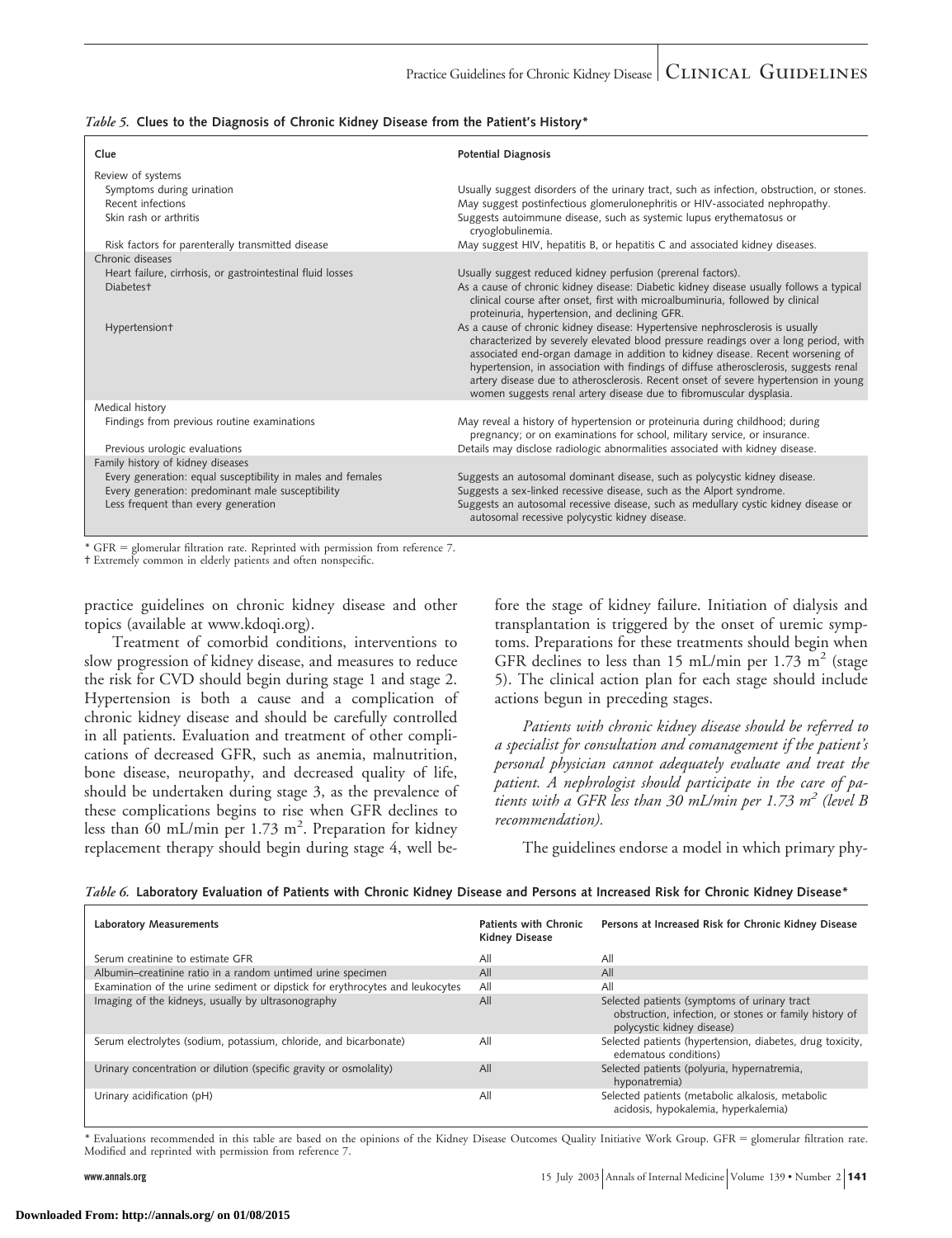| <b>Risk Factor</b>                                    | Prevalence                                                                               |                                                            |  |  |  |
|-------------------------------------------------------|------------------------------------------------------------------------------------------|------------------------------------------------------------|--|--|--|
|                                                       | Estimated                                                                                | Estimated, n                                               |  |  |  |
| Diabetes mellitus (23)                                | Diagnosed: 5.1% of adults age $\geq$ 20 y<br>Undiagnosed: 2.7% of adults age $\geq$ 20 y | 10.2 million<br>5.4 million                                |  |  |  |
| Hypertension (24)                                     | 24.0% of adults age $\geq$ 18 y                                                          | 43.1 million                                               |  |  |  |
| Systemic lupus erythematosus (25)                     | Approximately 0.05% definite or suspected                                                | Approximately 239 000                                      |  |  |  |
| Functioning kidney graft (1)                          | Approximately 0.03%                                                                      | 88 311 (as of 31 December 1998)                            |  |  |  |
| African-American (26)                                 | 12.3%                                                                                    | 34.7 million                                               |  |  |  |
| Hispanic or Latino (of any race) (26)                 | 12.5%                                                                                    | 35.3 million                                               |  |  |  |
| American-Indian and Alaska Native (26)                | 0.9%                                                                                     | 2.5 million                                                |  |  |  |
| Age 60-70 y (27)                                      | 7.3%                                                                                     | 20.3 million                                               |  |  |  |
| Age $\geq 70$ y (27)                                  | 9.2%                                                                                     | 25.5 million                                               |  |  |  |
| Acute kidney failure (28, 29)                         | Approximately 0.14%                                                                      | Approximately 363 000 nonfederal<br>hospital stays in 1997 |  |  |  |
| NSAID use (30, 31)<br>Assumed daily use<br>Yearly use | Approximately 5.2% with rheumatoid arthritis or osteoarthritis<br>Approximately 30%      | Approximately 13 million<br>Approximately 75 million       |  |  |  |

|  | Table 7. Prevalence of Persons at Increased Risk for Chronic Kidney Disease* |  |  |  |  |  |  |
|--|------------------------------------------------------------------------------|--|--|--|--|--|--|
|--|------------------------------------------------------------------------------|--|--|--|--|--|--|

 $*$  NSAID = nonsteroidal anti-inflammatory drug.

sicians and specialists share responsibility for the care of persons with chronic kidney disease. Most patients with stage 1 to 3 chronic kidney disease are under the care of primary care providers, generalists, or specialists other than nephrologists. As kidney disease worsens, the need for consultation and comanagement with nephrologists increases. Recent studies show that many patients do not see a nephrologist until shortly before dialysis. Late referral is associated with increased mortality after initiation of dialysis (18–22). The Work Group identified a specific level of kidney function as a threshold for referral to a nephrologist in order to facilitate more timely preparation for kidney replacement therapy and perhaps improve outcomes.

### **Guideline 3. Persons at Increased Risk for Chronic Kidney Disease**

Some persons who do not have kidney damage and who have normal or elevated GFR are at increased risk for development of chronic kidney disease.

*All persons should be assessed as part of routine health encounters to determine whether they are at increased risk for developing chronic kidney disease on the basis of clinical and sociodemographic factors (level C recommendation).*

*Persons at increased risk for developing chronic kidney disease should undergo testing to identify markers of kidney damage and to estimate the GFR (level C recommendation).*

**Table 3** presents examples of clinical and sociodemographic factors that increase susceptibility to or initiate chronic kidney disease. The proportion of persons at increased risk for chronic kidney disease is not known. **Table 7** shows the large number of patients with risk factors for chronic kidney disease. Estimates indicate that the number of persons at increased risk may exceed the number of patients with chronic kidney disease (1, 23–31).

**Table 6** presents recommendations for evaluating adults at increased risk for chronic kidney disease. The Seventh Report of the Joint National Committee on Pre-

**142** 15 July 2003 Annals of Internal Medicine Volume 139 • Number 2 **www.annals.org**

vention, Detection, Evaluation, and Treatment of High Blood Pressure (32) and the American Diabetes Association (9) recommend testing adults with high blood pressure or diabetes for chronic kidney disease. Many other persons may also be at increased risk for chronic kidney disease (**Table 7**). Therefore, the Work Group also recommended testing persons who have a family history of chronic kidney disease, are older than 60 years of age, or who belong to U.S. racial or ethnic minorities.

The guidelines in **Table 6** are especially important for generalist physicians, who are uniquely positioned to detect chronic kidney disease in its earliest stages.

The NKF K/DOQI guidelines recommend testing more persons for chronic kidney disease than do other evidence-based guidelines. The U.S. Preventive Health Services Task Force (USPSTF) recommends testing patients with hypertension or diabetes but not other subgroups (59). However, data provided in the NKF K/DOQI guidelines suggest that the prevalence of earlier stages of chronic kidney disease is higher than previously suspected and that earlier detection and treatment can prevent or delay the loss of kidney function and development of chronic kidney disease. The Work Group calls upon the USPSTF to reevaluate its guidelines in light of the evidence cited in this report. The research community should evaluate risks and benefits of various testing schedules for specific subgroups of persons at increased risk for developing chronic kidney disease.

## **EVALUATION OF LABORATORY MEASUREMENTS FOR THE CLINICAL ASSESSMENT OF KIDNEY DISEASE Guideline 4. Estimation of GFR**

Estimates of GFR are the best overall indices of the level of kidney function.

*Physicians should estimate the level of GFR from prediction equations that take into account the serum creatinine*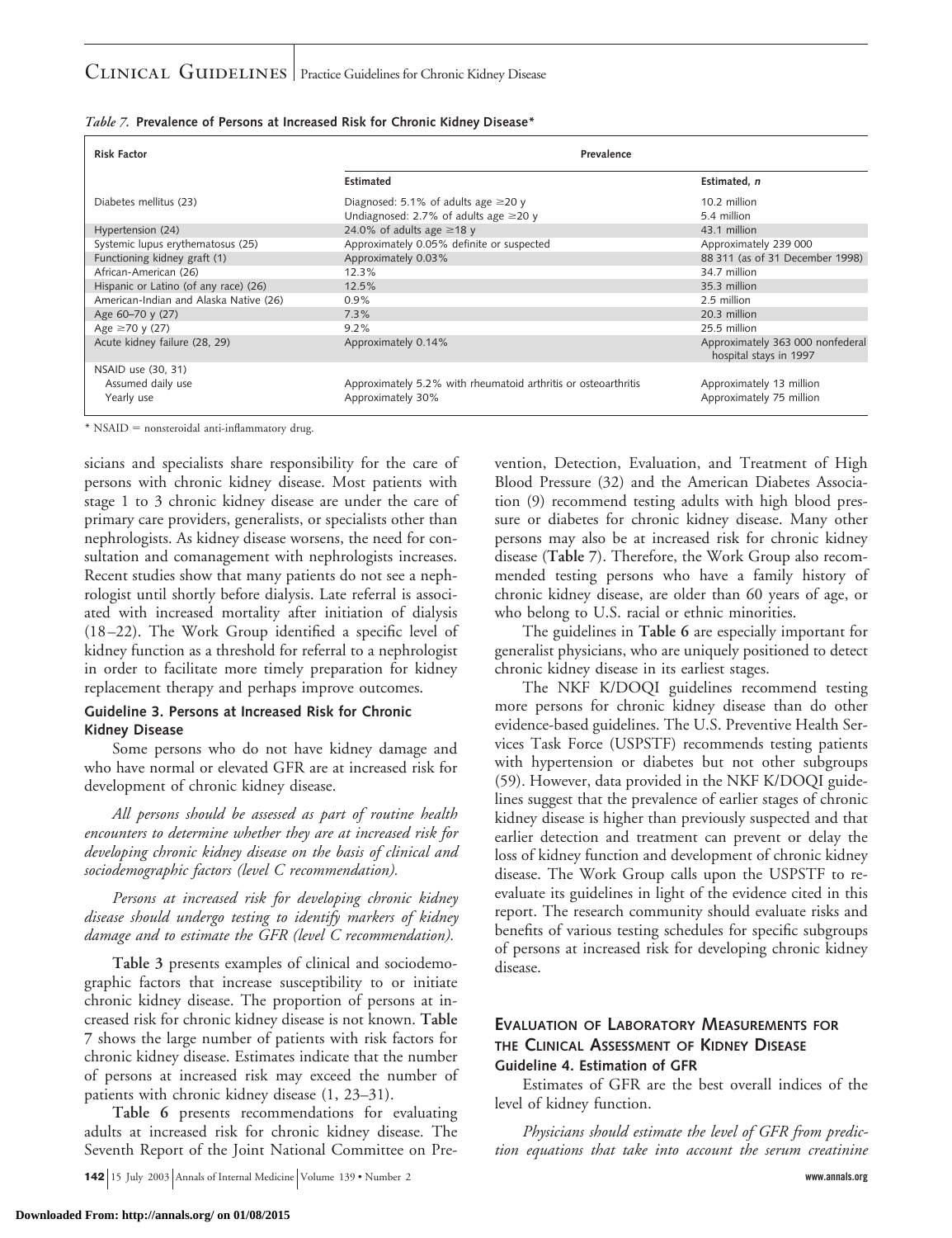*concentration and some or all of the following variables: age, sex, race, and body size. The Modification of Diet in Renal Disease (MDRD) study and Cockcroft–Gault equations provide useful estimates of GFR in adults (level A recommendation).*

Glomerular filtration rate can be estimated from serum creatinine levels by using prediction equations that also take into account age, sex, race, and body size. Two such equations are:

Cockcroft–Gault equation (33):

$$
C_{Cr}(mL/min) = \frac{(140 - Age \times Weight)}{72 \times S_{Cr}} \times (0.85 \text{ if female})
$$

Abbreviated MDRD study equation (34, 35):

$$
GFR(mL/min per 1.73 m2) = 186 \times (S_{Cr})^{-1.154}
$$

$$
\times (Age)^{-0.203} \times (0.742 \text{ if female})
$$

$$
\times (1.210 \text{ if African-American})
$$

where  $C_{Cr}$  is creatinine clearance,  $S_{Cr}$  is serum creatinine concentration in mg/dL, age is in years, and weight is in kg. **Appendix Table 1** (available at www.annals.org) shows the range of values of serum creatinine that correspond to an estimated GFR of 60 mL/min per 1.73 m<sup>2</sup>, depending on age, sex, and race. Thus, minor elevations of serum creatinine concentration may be consistent with a substantial reduction in GFR.

The MDRD study equation has many advantages. It is more accurate and precise than the Cockcroft–Gault equation for persons with a GFR less than approximately 90 mL/min per 1.73 m<sup>2</sup> (34, 35). This equation predicts GFR as measured by using an accepted method (urinary clearance of 125I-iothalamate). It was developed on a large (*n* 1000) database containing persons with various kidney diseases and was tested on a validation database containing more than 500 additional patients. It does not require height or weight and has been validated in kidney transplant recipients and African-Americans with nephrosclerosis (36). Nonetheless, questions remain about the equation's generalizability because it has not been validated in diabetic kidney disease, in patients with serious comorbid conditions, in normal persons, or in persons older than 70 years of age. Clinical conditions in which it may be necessary to measure GFR by using clearance methods include extremes of age and body size, severe malnutrition or obesity, diseases of skeletal muscle, paraplegia or quadriplegia, vegetarian diet, rapidly changing kidney function, and calculation of the dose of potentially toxic drugs that are excreted by the kidneys.

*Clinicians should not use serum creatinine concentration as the sole means to assess the level of kidney function (level A recommendation).*

The serum creatinine concentration is affected by factors other than GFR, such as creatinine secretion and gen-

eration and extrarenal excretion (37, 38). As a result, there is a relatively wide range for serum creatinine in normal persons. This wide range means that GFR must decline to approximately half the normal level before the serum creatinine concentration rises above the upper limit of normal (**Appendix Table 1**, available at www.annals.org). In the elderly, the serum creatinine concentration does not reflect the age-related decline in GFR because of a concomitant age-related decline in muscle mass that reduces creatinine generation. Thus, it is difficult to use the serum creatinine concentration alone to estimate the level of kidney function, to detect earlier stages of chronic kidney disease, or to adjust drug dosages.

*Clinical laboratories should report an estimate of GFR using a prediction equation in addition to reporting the serum creatinine measurement (level C recommendation).*

Use of GFR (rather than serum creatinine measurement) to characterize kidney function is a critical element in the Working Group's strategy for improving care of patients with chronic kidney disease. Clinical laboratories can help to implement GFR estimates. Laboratories should calibrate their serum creatinine results to the same level as the laboratory in which the MDRD prediction equation was developed. Clinical laboratories will need to work with physicians and administrators to develop reporting systems that meet their needs. In the interim, a GFR calculator with the abbreviated MDRD study equation is available on the NKF Web site (www.kdoqi.org).

*Autoanalyzer manufacturers and clinical laboratories should calibrate serum creatinine assays using an international standard (level A recommendation).*

Differences among clinical laboratories in calibration of serum creatinine assays can account for errors in GFR estimates as high as 20%, which are especially important in individuals with near-normal serum creatinine concentration (39, 40). Failure to adjust for differences in calibration accounts for some of the current controversy regarding the performance of prediction equations in selected clinical populations (60) or the prevalence of reduced GFR in the general population (61–63).

*Measurement of creatinine clearance by using timed (for example, 24-hour) urine collections does not provide more accurate estimates of GFR than do prediction equations (level A recommendation).*

Measurement of creatinine clearance requires collection of a timed urine sample, which is inconvenient and frequently inaccurate. In the MDRD study, predicted GFR provided a more accurate estimate of GFR (as measured by urinary clearance of  $^{125}$ I-iothalamate) than measured creatinine clearance (34). Thus, the guidelines recommend obtaining 24-hour urine collections only for the special clinical circumstances discussed earlier.

**www.annals.org** 15 July 2003 Annals of Internal Medicine Volume 139 • Number 2 **143**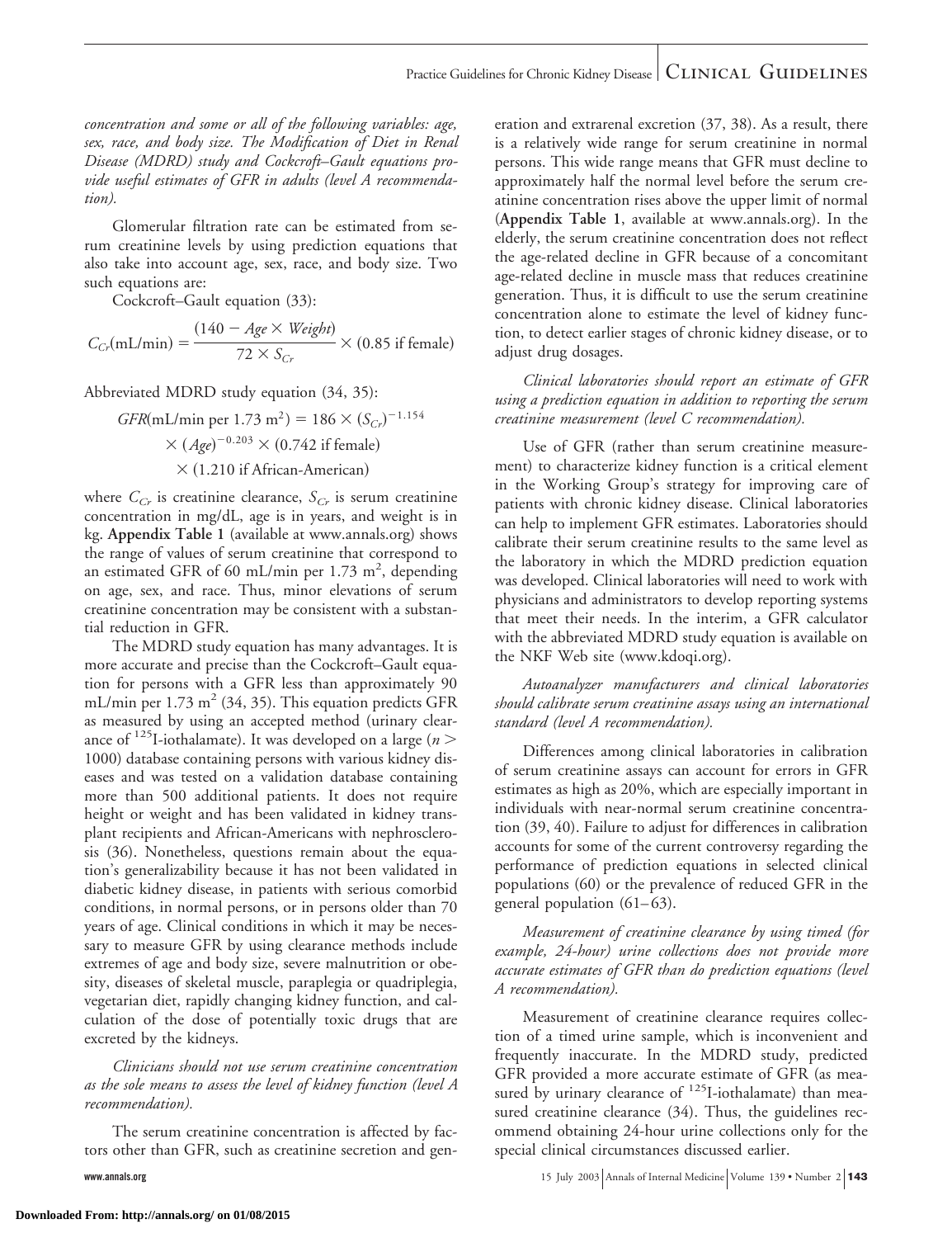## CLINICAL GUIDELINES | Practice Guidelines for Chronic Kidney Disease



*Figure 2.* **Evaluation of proteinuria in patients not known to have kidney disease.**

The Work Group recommends a cutoff value for an albumin–creatinine ratio greater than 30 mg/g in men and women. Some studies suggest sex-specific cutoff values for an albumin–creatinine ratio of greater than 17 mg/g in men or greater than  $25$  mg/g in women (10, 11). Reprinted with permission from reference 7.

#### **Guideline 5. Assessment of Proteinuria**

Persistently increased protein excretion is usually a marker of kidney damage.

*Under most circumstances, untimed urine samples should be used to detect and monitor proteinuria (level A recommendation).*

*It is usually not necessary to obtain a timed urine collection (overnight or 24-hour) to measure proteinuria (level A recommendation).*

Normal persons usually excrete very small amounts of protein in the urine. Increased excretion of albumin is a sensitive marker for chronic kidney disease due to diabetes, glomerular disease, and hypertension. Increased excretion of low-molecular-weight globulins is a sensitive marker for some types of tubulointerstitial disease.

In this guideline, the term "proteinuria" refers to in-

**144** 15 July 2003 Annals of Internal Medicine Volume 139 • Number 2 **www.annals.org**

creased urinary excretion of albumin or any other specific protein; "albuminuria" refers specifically to increased urinary excretion of albumin. "Microalbuminuria" refers to albumin excretion that exceeds the normal range but is below the minimum level for detection by tests for total protein.

The American Diabetes Association (9) and an earlier position paper by the NKF (8) recommend assessment of proteinuria to detect chronic kidney disease. The ratio of protein or albumin to creatinine in an untimed urine specimen has replaced protein excretion in a 24-hour collection as the preferred method for measuring proteinuria. Using a ratio corrects for variations in urinary protein concentration due to hydration and is far more convenient than timed urine collections. The ratio of protein or albumin to creatinine in an untimed urine sample is an accurate estimate of the protein or albumin excretion rate  $(41–45)$ .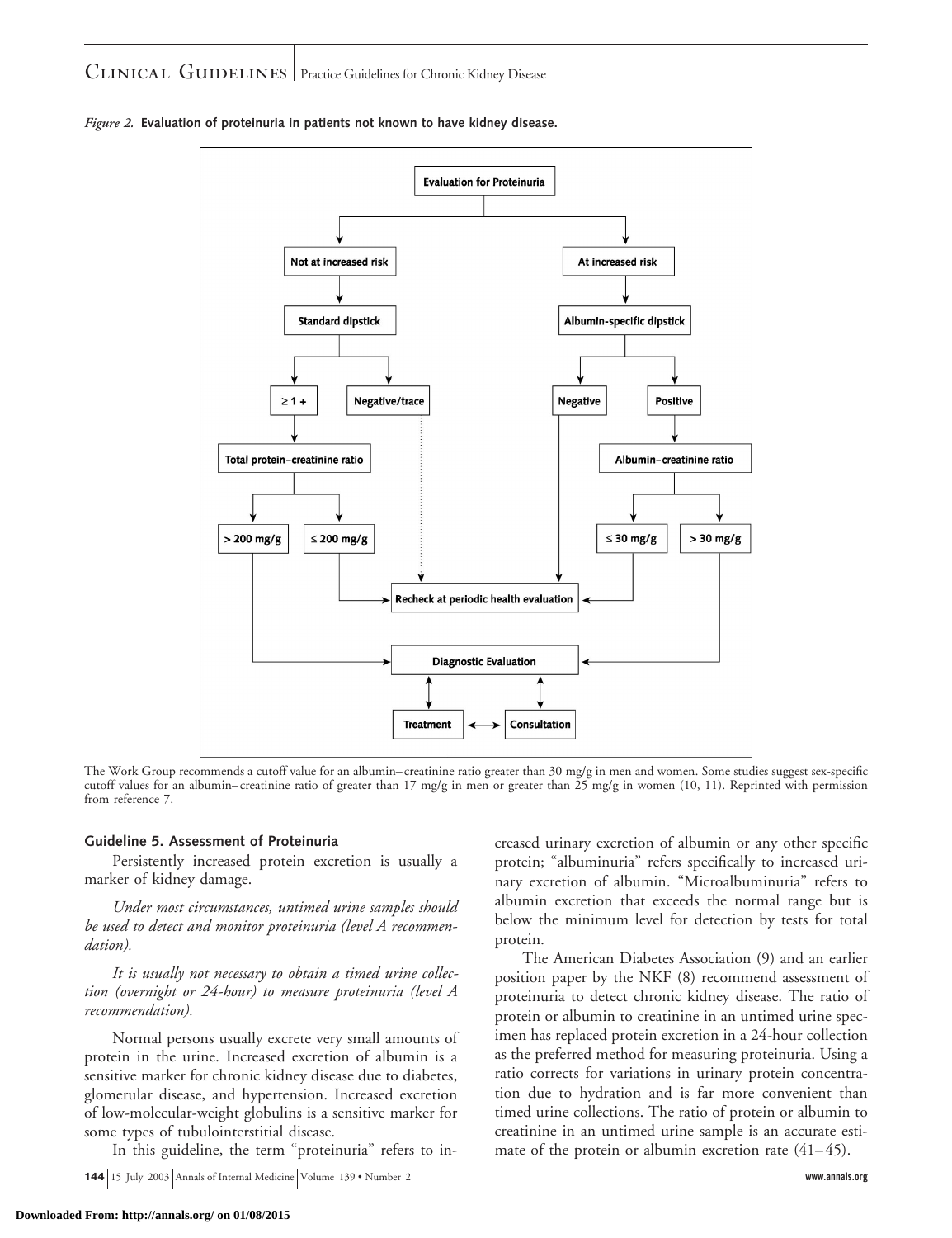A proposed algorithm for testing for proteinuria distinguishes persons at increased risk for chronic kidney disease from asymptomatic, healthy persons (**Figure 2**). A sample of urine from the first voiding after awakening is preferred, but a random specimen is acceptable. The algorithm for adults at increased risk (**Figure 2**, *right*) begins with testing of a random untimed urine sample with an albumin-specific dipstick. Patients with a positive result on a disptick test for albuminuria  $(1 + or greater)$  should undergo confirmation of proteinuria by measuring the albumin–creatinine ratio on an untimed urine sample within 3 months. Alternatively, testing could begin with an untimed urine sample for the albumin–creatinine ratio. Patients with two or more positive results on quantitative tests temporally spaced over 3 months have persistent proteinuria and should undergo further evaluation for chronic kidney disease (as stated in Guideline 2).

The standard dipstick for protein and the untimed urine measurements for total protein–creatinine ratio are also useful for detecting proteinuria in adults not at increased risk for developing chronic kidney disease (**Figure 2**, *left*). However, adults at increased risk for chronic kidney disease with a negative result for protein on a standard dipstick test, especially those with diabetes, should undergo testing with either an albumin-specific dipstick or an untimed urine measurement for the albumin–creatinine ratio. It was the opinion of the Work Group that monitoring proteinuria in adults with chronic kidney disease should use the albumin–creatinine ratio or total protein–creatinine ratio if the albumin–creatinine ratio is high  $(>500$  to 1000 mg/g). The guidelines review causes of false-positive and false-negative results in measuring urinary albumin or total protein.

## **SUMMARY**

Chronic kidney disease affects approximately 11% of the U.S. adult population (20 million people from 1988 to 1994). The prevalence of earlier stages of disease (10.8%) is more than 100 times greater than the prevalence of kidney failure (0.1%). Adverse outcomes of chronic kidney disease, including loss of kidney function and development of kidney failure and CVD, can often be prevented or delayed through early detection and treatment. In particular, physicians should consider using interventions to slow the progression of kidney disease in all patients with chronic kidney disease and should place patients with chronic kidney disease in the highest-risk group for CVD risk factor reduction and other treatments for CVD. Each patient with chronic kidney disease should have a clinical action plan, based on the stage of disease, as defined by the NKF K/DOQI guidelines. All patients with chronic kidney disease and persons at increased risk for chronic kidney disease should undergo measurement of proteinuria (as a marker of kidney damage) and GFR. Quantitative assessment of proteinuria is useful for detection, differential diagnosis, prognosis, and treatment of chronic kidney disease. The ratio of concentration of albumin to creatinine in untimed urine samples should be used to detect and monitor proteinuria. Glomerular filtration rate, as estimated by prediction equations based on serum creatinine concentration, age, race, sex, and body size, is useful for detecting chronic kidney disease, classifying its severity, estimating progression, managing complications, and deciding on referral to a nephrologist.

From Tufts-New England Medical Center and Tufts University School of Medicine, Boston, Massachusetts; Bloomberg School of Public Health, Welch Center for Prevention, Epidemiology and Clinical Research, and the Johns Hopkins University, Baltimore, Maryland; University of British Columbia, Vancouver, British Columbia, Canada; University of Minnesota, Minneapolis, Minnesota; North Texas Hospital for Children, Dallas, Texas; and Baylor College of Medicine, Houston, Texas.

**Acknowledgments:** The authors thank the members of the K/DOQI Support Group and Advisory Board and the National Kidney Foundation.

**Grant Support:** In part by the National Kidney Foundation.

**Potential Financial Conflicts of Interest:** *Honoraria:* A.T. Kausz (Amgen); *Lecturer:* J. Coresh (Roche Pharmaceuticals, Amgen).

**Requests for Single Reprints:** Kerry Willis, PhD, National Kidney Foundation, 30 East 33rd Street, Suite 1100, New York, NY 10016; e-mail, kerryw@kidney.org.

Current author addresses and Appendix 2 are available at www.annals .org.

## **References**

1. **United States Renal Data System.** Excerpts from the 2000 U.S. Renal Data System Annual Data Report: Atlas of End Stage Renal Disease in the United States. Am J Kidney Dis. 2000;36:S1-S279.

2. **Remuzzi G, Ruggenenti P, Perico N.** Chronic renal diseases: renoprotective benefits of renin-angiotensin system inhibition. Ann Intern Med. 2002;136:604- 15. [PMID: 11955029]

3. **McClellan WM, Knight DF, Karp H, Brown WW.** Early detection and treatment of renal disease in hospitalized diabetic and hypertensive patients: important differences between practice and published guidelines. Am J Kidney Dis. 1997;29:368-75. [PMID: 9041212]

4. **Obrador GT, Ruthazer R, Arora P, Kausz AT, Pereira BJ.** Prevalence of and factors associated with suboptimal care before initiation of dialysis in the United States. J Am Soc Nephrol. 1999;10:1793-800. [PMID: 10446948]

5. **Coresh J, Wei GL, McQuillan G, Brancati FL, Levey AS, Jones C, et al.** Prevalence of high blood pressure and elevated serum creatinine level in the United States: findings from the third National Health and Nutrition Examination Survey (1988-1994). Arch Intern Med. 2001;161:1207-16. [PMID: 11343443]

6. **Hsu CY, Chertow GM.** Chronic renal confusion: insufficiency, failure, dysfunction, or disease. Am J Kidney Dis. 2000;36:415-8. [PMID: 10922323]

7. K/DOQI clinical practice guidelines for chronic kidney disease: evaluation, classification, and stratification. Kidney Disease Outcome Quality Initiative. Am J Kidney Dis. 2002;39:S1-246. [PMID: 11904577]

8. **Keane WF, Eknoyan G.** Proteinuria, albuminuria, risk, assessment, detection, elimination (PARADE): a position paper of the National Kidney Foundation. Am J Kidney Dis. 1999;33:1004-10. [PMID: 10213663]

**www.annals.org** 15 July 2003 Annals of Internal Medicine Volume 139 • Number 2 **145**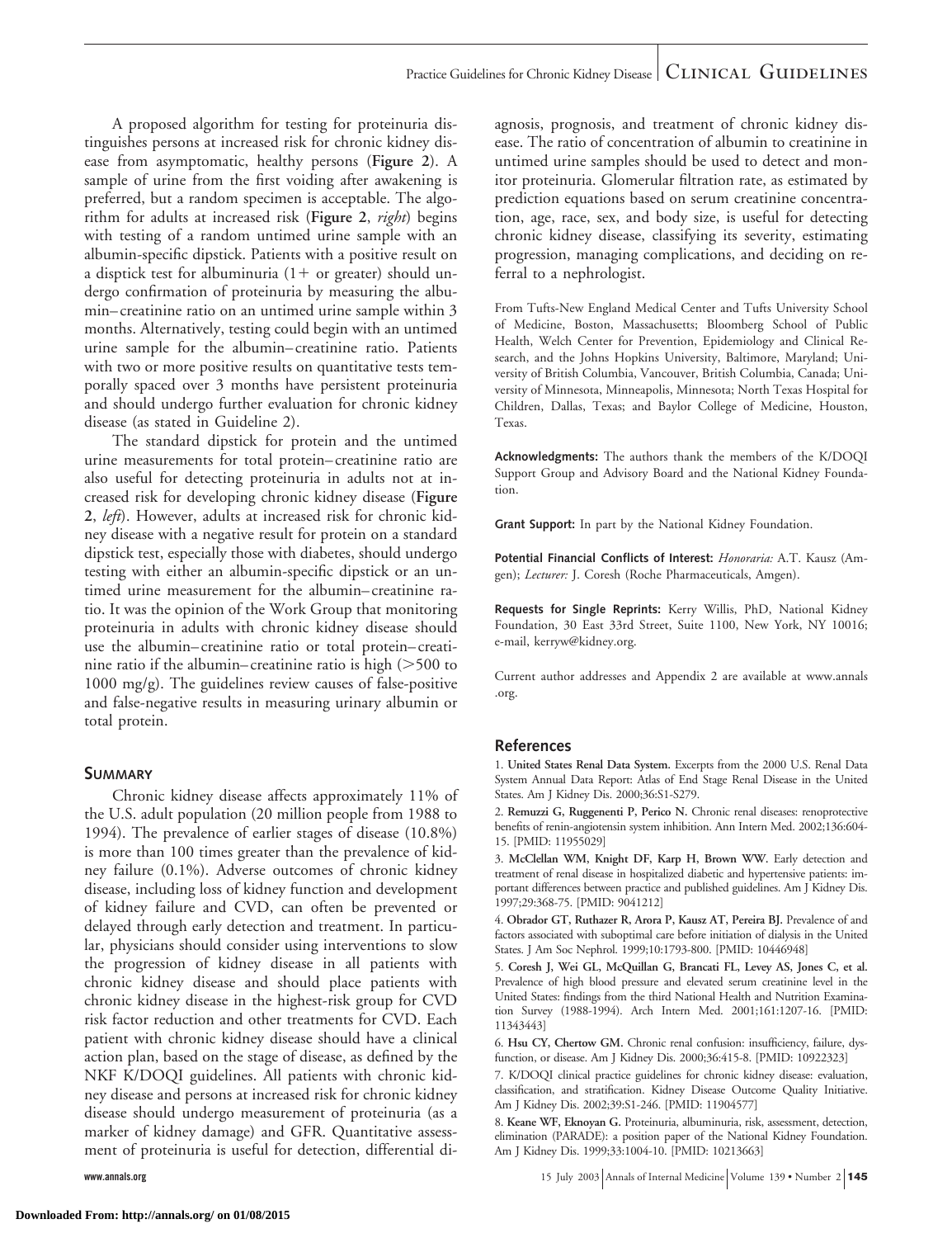## CLINICAL GUIDELINES | Practice Guidelines for Chronic Kidney Disease

9. Standards of medical care for patients with diabetes mellitus. Diabetes Care. 2002;25:213-29. [PMID: 11772918]

10. **Warram JH, Gearin G, Laffel L, Krolewski AS.** Effect of duration of type I diabetes on the prevalence of stages of diabetic nephropathy defined by urinary albumin/creatinine ratio. J Am Soc Nephrol. 1996;7:930-7. [PMID: 8793803]

11. **Jacobs DR Jr, Murtaugh MA, Steffes M, Yu X, Roseman J, Goetz FC.** Gender- and race-specific determination of albumin excretion rate using albumin-to-creatinine ratio in single, untimed urine specimens: the Coronary Artery Risk Development in Young Adults Study. Am J Epidemiol. 2002;155:1114-9. [PMID: 12048225]

12. **Smith HW.** Comparative physiology of the kidney. In: Smith HW, ed. The Kidney: Structure and Function in Health and Disease. New York: Oxford Univ Pr; 1951:520-74.

13. **Davies DF, Shock NW.** Age changes in glomerular filtration rate, effective renal plasma flow, and tubular excretory capacity in adult males. J Clin Invest. 1950;29:496-507.

14. **Lindeman RD, Tobin J, Shock NW.** Longitudinal studies on the rate of decline in renal function with age. J Am Geriatr Soc. 1985;33:278-85. [PMID: 3989190]

15. **Rowe JW, Andres R, Tobin JD, Norris AH, Shock NW.** The effect of age on creatinine clearance in men: a cross-sectional and longitudinal study. J Gerontol. 1976;31:155-63. [PMID: 1249404]

16. **Coresh J, Astor BC, Greene T, Eknoyan G, Levey AS.** Prevalence of chronic kidney disease and decreased kidney function in the adult US population: Third National Health and Nutrition Examination Survey. Am J Kidney Dis. 2003;41: 1-12. [PMID: 12500213]

17. **Obrador GT, Arora P, Kausz AT, Ruthazer R, Pereira BJ, Levey AS.** Level of renal function at the initiation of dialysis in the U.S. end-stage renal disease population. Kidney Int. 1999;56:2227-35. [PMID: 10594799]

18. **Obrador GT, Pereira BJ.** Early referral to the nephrologist and timely initiation of renal replacement therapy: a paradigm shift in the management of patients with chronic renal failure. Am J Kidney Dis. 1998;31:398-417. [PMID: 9506677]

19. **Ismail N, Neyra R, Hakim R.** The medical and economical advantages of early referral of chronic renal failure patients to renal specialists [Editorial]. Nephrol Dial Transplant. 1998;13:246-50. [PMID: 9509429]

20. **Kinchen KS, Sadler J, Fink N, Brookmeyer R, Klag MJ, Levey AS, et al.** The timing of specialist evaluation in chronic kidney disease and mortality. Ann Intern Med. 2002;137:479-86. [PMID: 12230348]

21. **Avorn J, Bohn RL, Levy E, Levin R, Owen WF Jr, Winkelmayer WC, et al.** Nephrologist care and mortality in patients with chronic renal insufficiency. Arch Intern Med. 2002;162:2002-6. [PMID: 12230424]

22. **Levinsky NG.** Specialist evaluation in chronic kidney disease: too little, too late [Editorial]. Ann Intern Med. 2002;137:542-3. [PMID: 12230357]

23. **Harris MI, Flegal KM, Cowie CC, Eberhardt MS, Goldstein DE, Little RR, et al.** Prevalence of diabetes, impaired fasting glucose, and impaired glucose tolerance in U.S. adults. The Third National Health and Nutrition Examination Survey, 1988-1994. Diabetes Care. 1998;21:518-24. [PMID: 9571335]

24. **Burt VL, Whelton P, Roccella EJ, Brown C, Cutler JA, Higgins M, et al.** Prevalence of hypertension in the US adult population. Results from the Third National Health and Nutrition Examination Survey, 1988-1991. Hypertension. 1995;25:305-13. [PMID: 7875754]

25. **Lawrence RC, Helmick CG, Arnett FC, Deyo RA, Felson DT, Giannini EH, et al.** Estimates of the prevalence of arthritis and selected musculoskeletal disorders in the United States. Arthritis Rheum. 1998;41:778-99. [PMID: 9588729]

26. Profiles of General Demographic Characteristics: 2000 Census of Population and Housing, United States. U.S. Census Bureau. Washington, DC: U.S. Government Printing Office; 2001.

27. **Day JC.** Population Projections of the United States by Age, Sex, Race, and Hispanic Origin: 1995 to 2050. U.S. Census Bureau, Current Population Reports, P25-1130. Washington, DC: U.S. Government Printing Office; 1996.

28. **Elixhauser A, Klemstine K, Steiner C, Bierman AS.** Procedures in U.S. Hospitals, 1997. HCUP Fact Book No. 2. Rockville, MD: Agency for Healthcare Research and Quality; 2001.

29. HCUPnet. Healthcare Cost and Utilization Project. Accessed at www.ahrq .gov/data/hcup/hcupnet.htm on 19 May 2003.

30. **McGoldrick MD, Bailie GR.** Nonnarcotic analgesics: prevalence and estimated economic impact of toxicities. Ann Pharmacother. 1997;31:221-7. [PMID: 9034424]

31. **Fries JE.** NSAID gastropathy: the second most deadly rheumatic disease? Epidemiology and risk appraisal. J Rheumatol. 1991;18:6-10.

32. **Chobanian AV, Bakris GL, Black HR, Cushman WC, Green LA, Izzo JL Jr, et al.** The Seventh Report of the Joint National Committee on Prevention, Detection, Evaluation, and Treatment of High Blood Pressure: The JNC 7 Report. JAMA. 2003;289:2560-71. [PMID: 12748199]

33. **Cockcroft DW, Gault MH.** Prediction of creatinine clearance from serum creatinine. Nephron. 1976;16:31-41. [PMID: 1244564]

34. **Levey AS, Bosch JP, Lewis JB, Greene T, Rogers N, Roth D.** A more accurate method to estimate glomerular filtration rate from serum creatinine: a new prediction equation. Modification of Diet in Renal Disease Study Group. Ann Intern Med. 1999;130:461-70. [PMID: 10075613]

35. **Levey AS, Greene T, Kusek JW, Beck GJ, Group MS.** A simplified equation to predict glomerular filtration rate from serum creatinine [Abstract]. J Am Soc Nephrol. 2000;11:A0828.

36. **Lewis J, Agodoa L, Cheek D, Greene T, Middleton J, O'Connor D, et al.** Comparison of cross-sectional renal function measurements in African Americans with hypertensive nephrosclerosis and of primary formulas to estimate glomerular filtration rate. Am J Kidney Dis. 2001;38:744-53. [PMID: 11576877]

37. **Shemesh O, Golbetz H, Kriss JP, Myers BD.** Limitations of creatinine as a filtration marker in glomerulopathic patients. Kidney Int. 1985;28:830-8. [PMID: 2418254]

38. **Perrone RD, Madias NE, Levey AS.** Serum creatinine as an index of renal function: new insights into old concepts. Clin Chem. 1992;38:1933-53. [PMID: 1394976]

39. **Ross JW, Miller WG, Myers GL, Praestgaard J.** The accuracy of laboratory measurements in clinical chemistry: a study of 11 routine chemistry analytes in the College of American Pathologists Chemistry Survey with fresh frozen serum, definitive methods, and reference methods. Arch Pathol Lab Med. 1998;122: 587-608. [PMID: 9674541]

40. **Coresh J, Astor BC, McQuillan G, Kusek J, Greene T, Van Lente F, et al.** Calibration and random variation of the serum creatinine assay as critical elements of using equations to estimate glomerular filtration rate. Am J Kidney Dis. 2002;39:920-9. [PMID: 11979335]

41. **Schwab SJ, Christensen RL, Dougherty K, Klahr S.** Quantitation of proteinuria by the use of protein-to-creatinine ratios in single urine samples. Arch Intern Med. 1987;147:943-4. [PMID: 3555378]

42. **Ginsberg JM, Chang BS, Matarese RA, Garella S.** Use of single voided urine samples to estimate quantitative proteinuria. N Engl J Med. 1983;309:1543-6. [PMID: 6656849]

43. **Rodby RA, Rohde RD, Sharon Z, Pohl MA, Bain RP, Lewis EJ.** The urine protein to creatinine ratio as a predictor of 24-hour urine protein excretion in type 1 diabetic patients with nephropathy. The Collaborative Study Group. Am J Kidney Dis. 1995;26:904-9. [PMID: 7503064]

44. **Zelmanovitz T, Gross JL, Oliveira JR, Paggi A, Tatsch M, Azevedo MJ.** The receiver operating characteristics curve in the evaluation of a random urine specimen as a screening test for diabetic nephropathy. Diabetes Care. 1997;20: 516-9. [PMID: 9096972]

45. **Nathan DM, Rosenbaum C, Protasowicki VD.** Single-void urine samples can be used to estimate quantitative microalbuminuria. Diabetes Care. 1987;10: 414-8. [PMID: 3622198]

46. **Woolf SH.** Manual for Clinical Practice Guideline Development. Rockville, MD: U.S. Department of Health and Human Services, Public Health Service, Agency for Health Care Policy and Research; 1991.

47. **National Kidney Foundation.** K/DOQI clinical practice guidelines for managing dyslipidemias in chronic kidney disease. Am J Kidney Dis. 2003;4l (Suppl 3):S1-S91.

48. 27th Bethesda Conference. Matching the Intensity of Risk Factor Management with the Hazard for Coronary Disease Events. September 14-15, 1995. J Am Coll Cardiol. 1996;27:957-1047. [PMID: 8609361]

49. **Levey AS, Beto JA, Coronado BE, Eknoyan G, Foley RN, Kasiske BL, et al.** Controlling the epidemic of cardiovascular disease in chronic renal disease: what do we know? What do we need to learn? Where do we go from here? National Kidney Foundation Task Force on Cardiovascular Disease. Am J Kidney Dis.

**146** 15 July 2003 Annals of Internal Medicine Volume 139 • Number 2 **www.annals.org**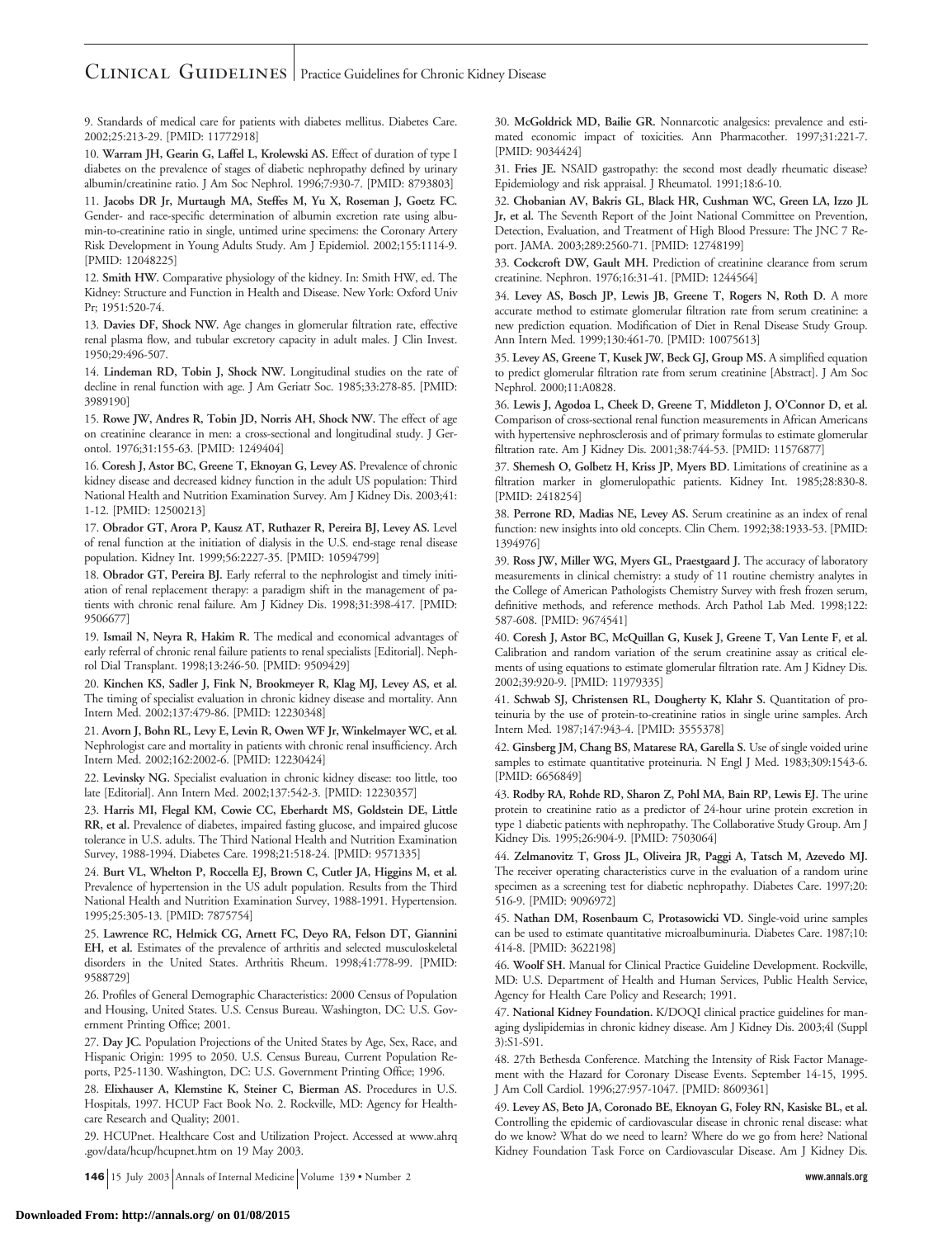#### 1998;32:853-906. [PMID: 9820460]

50. **Sarnak MJ, Levey AS.** Cardiovascular disease and chronic renal disease: a new paradigm. Am J Kidney Dis. 2000;35:S117-31. [PMID: 10766010]

51. **Fried LP, Kronmal RA, Newman AB, Bild DE, Mittelmark MB, Polak JF, et al.** Risk factors for 5-year mortality in older adults: the Cardiovascular Health Study. JAMA. 1998;279:585-92. [PMID: 9486752]

52. **Shlipak MG, Fried LF, Crump C, Bleyer AJ, Manolio TA, Tracy RP, et al.** Cardiovascular disease risk status in elderly persons with renal insufficiency. Kidney Int. 2002;62:997-1004. [PMID: 12164883]

53. **Manjunath G, Tighiouart H, Coresh J, Macleod B, Salem DN, Griffith JL, et al.** Level of kidney function as a risk factor for cardiovascular outcomes in the elderly. Kidney Int. 2003;63:1121-1129. [PMID: 12631096]

54. **Aronoff GR, Berns JS, Brier ME, Golper TA, Morrison G, Singer I, et al.** Drug Prescribing in Renal Failure: Dosing Guidelines for Adults. Philadelphia: American College of Physicians; 2002.

55. **Hsu CY, Chertow GM, Curhan GC.** Methodological issues in studying the epidemiology of mild to moderate chronic renal insufficiency. Kidney Int. 2002; 61:1567-76. [PMID: 11967006]

56. **Coladonato J, Klassen P, Owen WF Jr.** Perception versus reality of the burden of chronic kidney disease in the United States [Editorial]. J Am Soc Nephrol. 2002;13:1686-8. [PMID: 12040000]

57. **Remuzzi G, Schieppati A, Ruggenenti P.** Clinical practice. Nephropathy in patients with type 2 diabetes. N Engl J Med. 2002;346:1145-51. [PMID:

11948275]

58. **Levey AS.** Clinical practice. Nondiabetic kidney disease. N Engl J Med. 2002;347:1505-11. [PMID: 12421894]

59. Guide to Clinical Preventive Services, 2nd ed, 1996. Report of the U.S. Preventive Services Task Force. Alexandria, VA: International Medical Publishing; 1996. Accessed at www.ahrq.gov/clinic/cpsix.htm on 19 May 2003.

60. **Bostom AG, Kronenberg F, Ritz E.** Predictive performance of renal function equations for patients with chronic kidney disease and normal serum creatinine levels. J Am Soc Nephrol. 2002;13:2140-4. [PMID: 12138147]

61. **Clase CM, Garg AX, Kiberd BA.** Prevalence of low glomerular filtration rate in nondiabetic Americans: Third National Health and Nutrition Examination Survey (NHANES III). J Am Soc Nephrol. 2002;13:1338-49. [PMID: 11961022]

62. **Coresh J, Eknoyan G, Levey AS.** Estimating the prevalence of low glomerular filtration rate requires attention to the creatinine assay calibration [Letter]. J Am Soc Nephrol. 2002;13:2811-2; author reply 2812-6. [PMID: 12397055]

63. **McClellan W.** As to diseases, make a habit of two things - to help, or at least do no harm. J Am Soc Nephrol. 2002;13:2817-9. [PMID: 12397056]

64. **Steinberg EP, Eknoyan G, Levin NW, Eschbach JW, Golper TA, Owen WF, et al.** Methods used to evaluate the quality of evidence underlying the National Kidney Foundation-Dialysis Outcomes Quality Initiative Clinical Practice Guidelines: description, findings, and implications. Am J Kidney Dis. 2000; 36:1-11. [PMID: 10873866]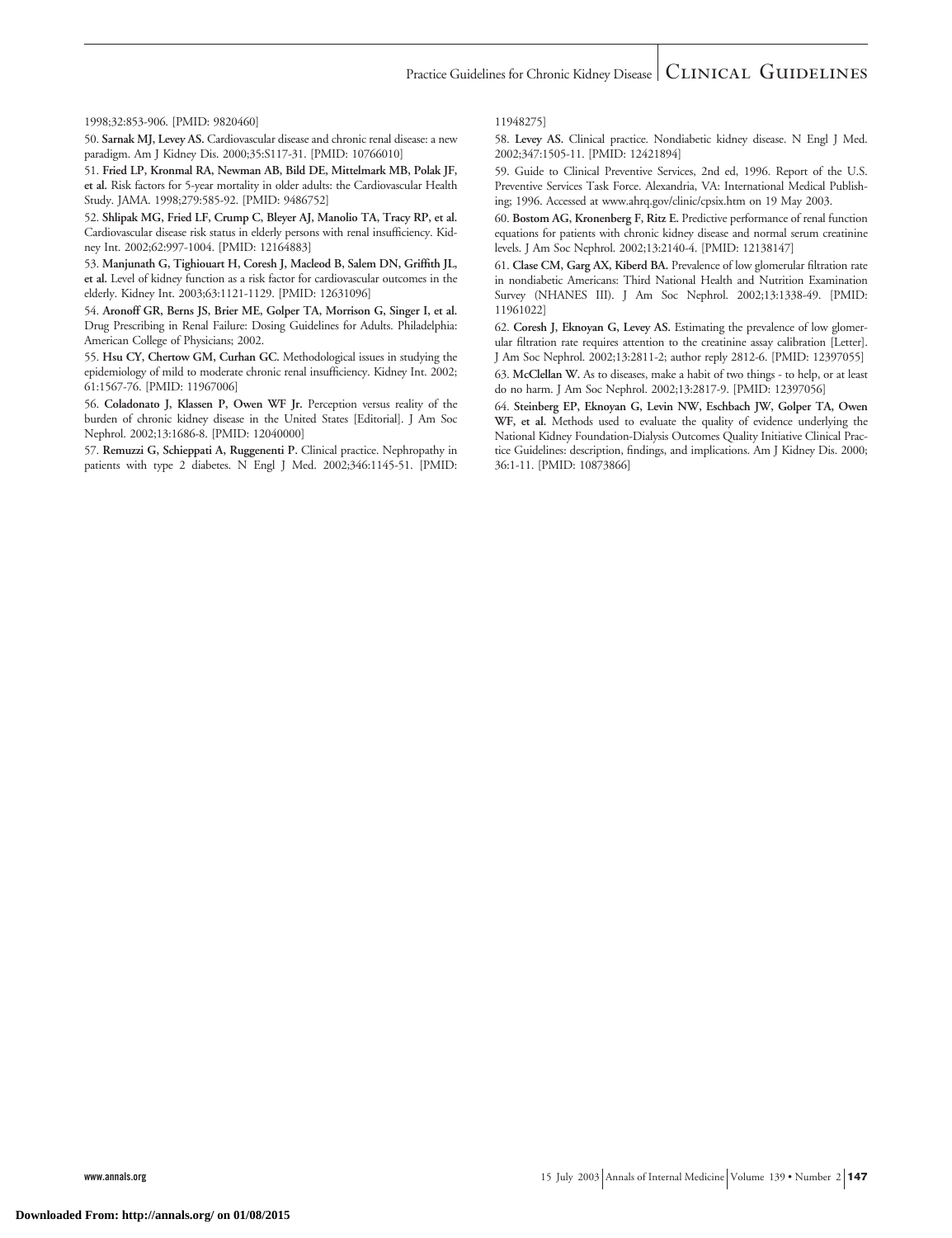## **APPENDIX 1: GRADING THE STRENGTH OF RECOMMENDATIONS**

Because of the nature of the questions addressed by the Work Group, evidence for the NKF K/DOQI guidelines on chronic kidney disease is based primarily on observational studies and is not readily graded according to the usual recommendations, such as those of the U.S. Preventive Services Task Force (USPSTF) (59).

The guidelines reference 667 articles, of which 367 are original articles tabulated and graded according to four dimensions: study size, applicability (generalizability) depending on study participants, results, and methodologic quality depending on type of study. In the original publication, strength of evidence for each link in the chain of reasoning was rated in the rationale accompanying each guideline (64). The body of evidence was classified according to whether it was based on an analysis of individual patient data from a single, large, generalizable study of high methodologic quality, such as the analyses of the NHANES III database; a compilation of original articles; a review of reviews and other selected original articles; or opinion. All statements represented the consensus of the Work Group, were reviewed by external reviewers, and were approved by the NKF K/DOQI Advisory Board.

In this paper, each guideline statement is classified according to a new classification recently adopted by the NKF K/DOQI Advisory Board (47). In this classification, each recommendation and the strength of evidence underlying each recommendation are rated separately. Ratings of recommendations are similar to that of the USPSTF (**Table 2**), but several key features of the rating of the strength of evidence differ from that of the USPSTF (**Appendix Table 2**). First, the classification of strength of evidence based on methodologic quality and applicability is explicitly identified. Second, high-level methodologic quality can be assigned to observational studies as well as to clinical trials. Third, applicability takes into account whether the outcomes measures are "hard" clinical outcomes or surrogates and whether the study population is the target population (in this case, patients with chronic kidney disease) or a population other than the

target population. This latter distinction is particularly important in the study of CVD, in which extrapolation from studies in the general population contributes substantially to the body of evidence.

## **APPENDIX 2: MEMBERS OF THE K/DOQI WORK GROUP, THE EVIDENCE REVIEW TEAM, AND A K/DOQI AD HOC GROUP**

In addition to the authors, members of the Work Group include Kline Bolton, MD; Kathy Schiro Harvey, MS, RD, CSR; T. Alp Ikizler, MD; Cynda Ann Johnson, MD, MBA; Paul L. Kimmel, MD; John Kusek, PhD; Kenneth L. Minaker, MD; Robert Nelson, MD, PhD; Helmut Rennke, MD; Beth Witten, MSW; Susan Furth, MD, PhD; Kevin V. Lemley, MD, PhD; Ronald J. Portman, MD; and George Schwartz, MD. In addition to the authors, members of the Evidence Review Team include Tauqeer Karim, MD; Lara Rayan, MD; Inas Al-Massry, MD; Priscella Chew, MPH; Brad C. Astor, PhD, MPH; and Deirdre DeVine, MLitt.

Members of the K/DOQI Ad Hoc Group to develop the K/DOQI classification of strength of recommendations and evidence include Bertram L. Kasiske, MD; Katrin L. Uhlig, MD; Earl P. Steinberg, MD; Adeera Levin, MD; Nathan Levin, MD; Garabed Eknoyan, MD; Andrew S. Levey, MD; and Joseph Lau, MD.

**Current Author Addresses:** Drs. Levey, Kausz, and Perrone: Division of Nephrology, New England Medical Center, Box 391, 750 Washington Street, Boston, MA 02111.

Dr. Coresh: Welch Center for Prevention, Epidemiology and Clinical Research, 2024 East Monument Avenue, Baltimore, MD 21205.

Drs. Balk and Lau: Division of Clinical Care Research, New England Medical Center, Box 63, 750 Washington Street, Boston, MA 02111.

Dr. Levin: Division of Nephrology, St. Paul's Hospital, University of British Columbia, #602-1160 Burrad Street, Vancouver, British Columbia, Canada V6Z 2E8.

Dr. Steffes: Department of Laboratory Medicine and Pathology, University of Minnesota, Box 609 Mayo Building, 420 Delaware Street SE, Minneapolis, MN 55455.

Dr. Hogg: Division of Pediatric Nephrology, North Texas Hospital for Children, 777 Forest Lane, Suite C-740, Dallas, TX 75230-2505.

Dr. Eknoyan: Department of Medicine, Baylor College of Medicine, One Baylor Plaza, Houston, TX 77030.

| Age | Serum Creatinine Concentration |                 |                  |            |                          |            |  |
|-----|--------------------------------|-----------------|------------------|------------|--------------------------|------------|--|
|     | <b>MDRD Study Equation</b>     |                 |                  |            | Cockcroft-Gault Equation |            |  |
|     | European-American              |                 | African-American |            | Men                      | Women      |  |
|     | Men                            | Women           | Men              | Women      |                          |            |  |
| v   |                                | µmol/L (mg/dL)- |                  |            |                          |            |  |
| 30  | 130 (1.47)                     | 100(1.13)       | 153 (1.73)       | 118 (1.34) | 162 (1.83)               | 138 (1.56) |  |
| 40  | 123(1.39)                      | 95 (1.08)       | 146 (1.65)       | 112(1.27)  | 148 (1.67)               | 126(1.42)  |  |
| 50  | 118 (1.34)                     | 91 (1.03)       | 140 (1.58)       | 108 (1.22) | 133 (1.50)               | 113 (1.28) |  |
| 60  | 115(1.30)                      | 88 (1.00)       | 135 (1.53)       | 104(1.18)  | 118(1.33)                | 100(1.13)  |  |
| 70  | 111 (1.26)                     | 86 (0.97)       | 132 (1.49)       | 102(1.15)  | 103(1.17)                | 88 (0.99)  |  |
| 80  | 109(1.23)                      | 84 (0.95)       | 129 (1.46)       | 99(1.12)   | 88 (1.00)                | 75 (0.85)  |  |

*Appendix Table 1.* Serum Creatinine Corresponding to an Estimated Glomerular Filtration Rate of 60 mL/min per 1.73 m<sup>2</sup> by the **Abbreviated Modification of Diet in Renal Disease Study and Cockcroft–Gault Equations\***

\* Calculations in this table use serum creatinine values obtained in the MDRD study central laboratory, which were a mean of 0.23 mg/dL lower than duplicate samples analyzed at the Third National Health and Nutrition Examination Survey central laboratory. Calculations in this table assume a weight of 72 kg and body surface area of 1.73 m<sup>2</sup>. MDRD = Modification of Diet in Renal Disease. Reprinted with permission from reference 7.

**E-148** © American College of Physicians